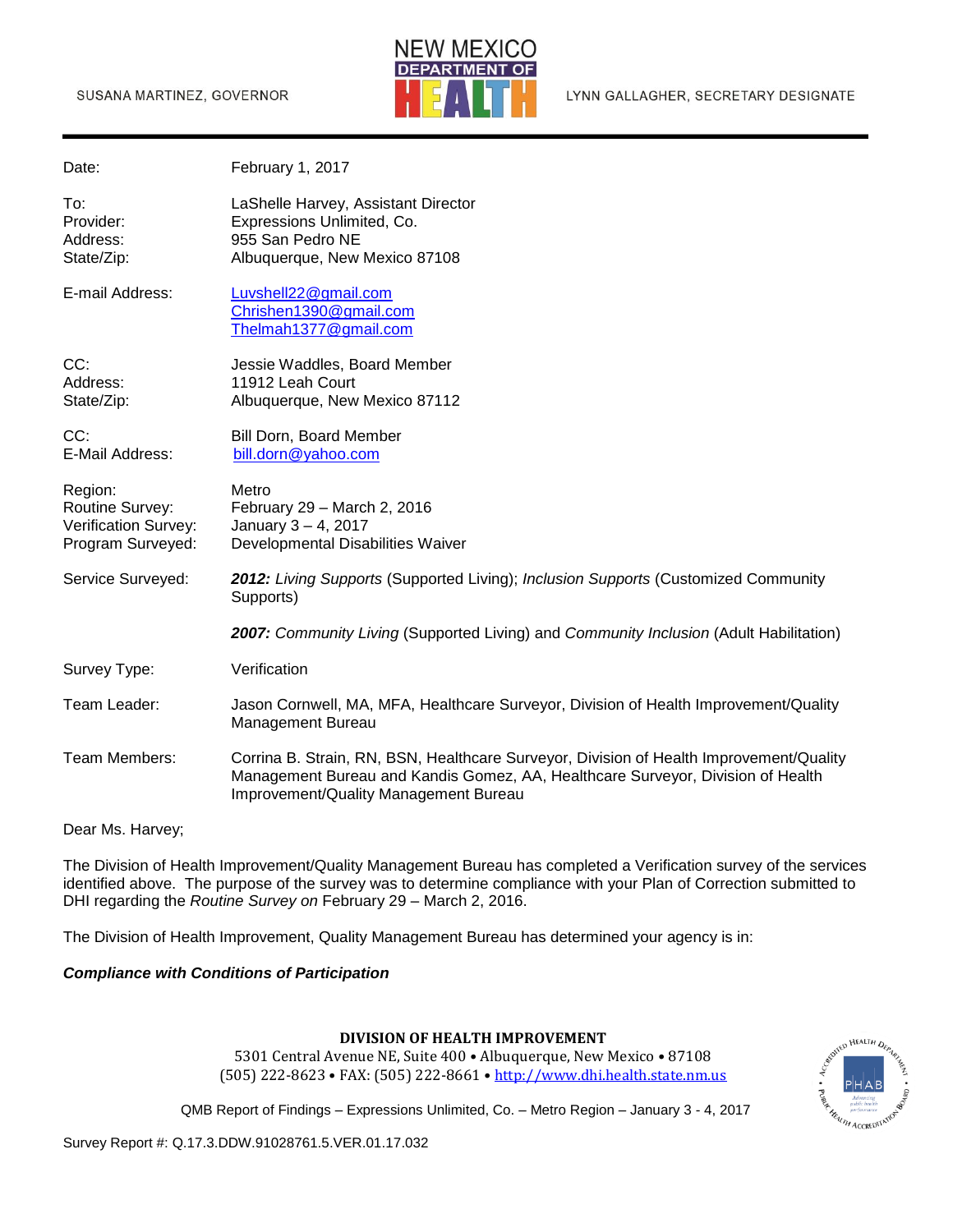This concludes your Survey process. Please call the Plan of Correction Coordinator at 575-373-5716, if you have questions about the survey or the report. Thank you for your cooperation and for the work you perform.

Sincerely,

Jason Cornwell, MA, MFA

Jason Cornwell, MA, MFA Team Lead/Healthcare Surveyor Division of Health Improvement Quality Management Bureau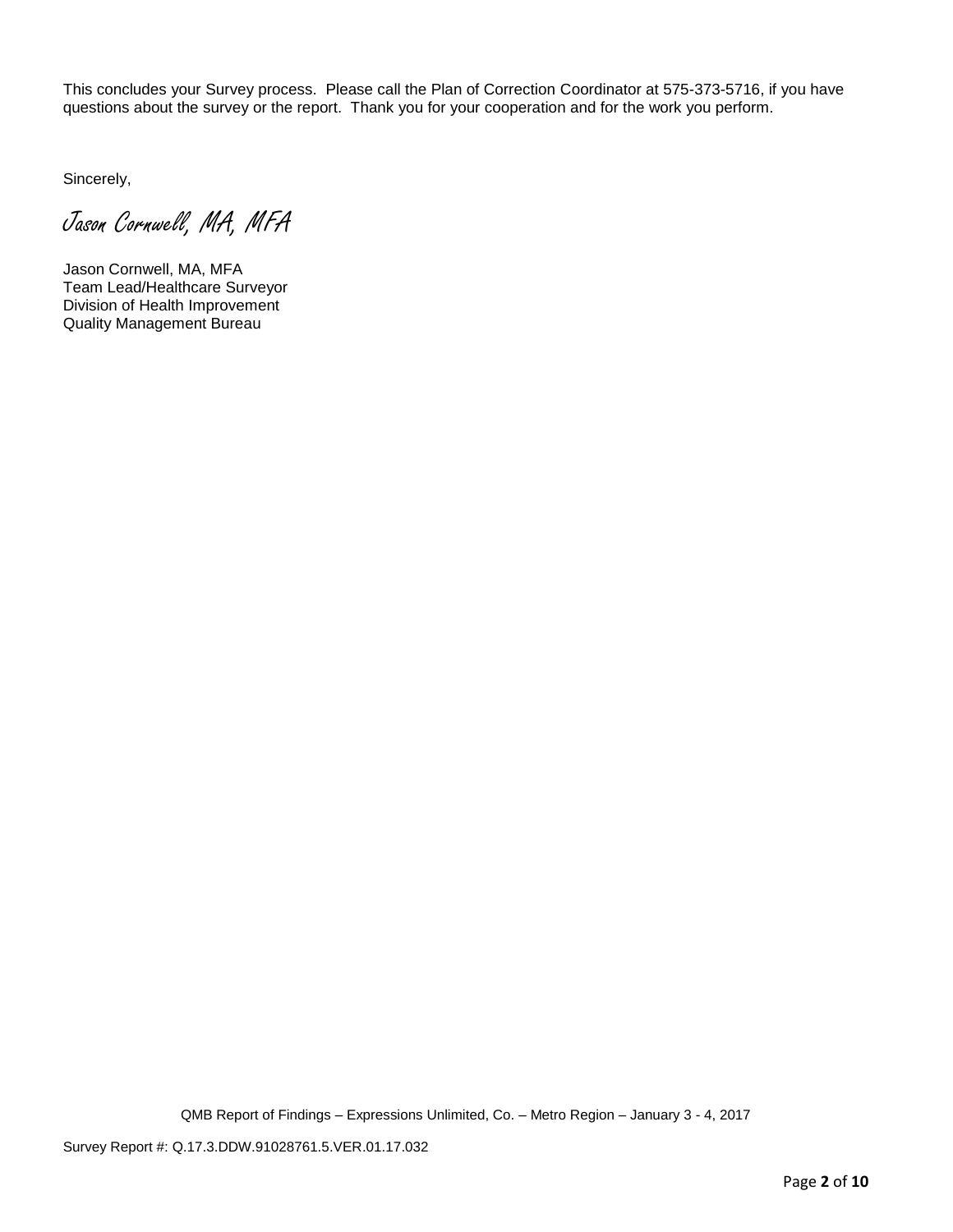| <b>Survey Process Employed:</b>                  |                                                                                                                                                                                               |                                                                                                                                                    |  |  |  |
|--------------------------------------------------|-----------------------------------------------------------------------------------------------------------------------------------------------------------------------------------------------|----------------------------------------------------------------------------------------------------------------------------------------------------|--|--|--|
| <b>Administrative Review Start Date:</b>         | January 3, 2017                                                                                                                                                                               |                                                                                                                                                    |  |  |  |
| Contact:                                         | <b>Expressions Unlimited</b><br>Thelma Hilliard, Service Coordinator                                                                                                                          |                                                                                                                                                    |  |  |  |
|                                                  | DOH/DHI/QMB                                                                                                                                                                                   | Jason Cornwell, MA, MFA, Team Lead/Healthcare Surveyor                                                                                             |  |  |  |
| <b>Entrance Conference Date:</b>                 | January 4, 2017                                                                                                                                                                               |                                                                                                                                                    |  |  |  |
| Present:                                         | <b>Expressions Unlimited, Co.</b><br>LaShelle Harvey, Assistant Director<br>Thelma Hilliard, Service Coordinator<br>Charlaquice Kipchaba, Healthcare Coordinator<br>Chris Henderson, Director |                                                                                                                                                    |  |  |  |
|                                                  | <b>DOH/DHI/QMB</b>                                                                                                                                                                            | Jason Cornwell, MA, MFA, Team Lead/Healthcare Surveyor<br>Corrina B. Strain, RN, BSN, Healthcare Surveyor<br>Kandis Gomez, AA, Healthcare Surveyor |  |  |  |
| Exit Conference Date:                            | <b>January 4, 2017</b>                                                                                                                                                                        |                                                                                                                                                    |  |  |  |
| Present:                                         | <b>Expressions Unlimited, Co.</b><br>Chris Henderson, Director<br>LaShelle Harvey, Assistant Director<br>Thelma Hilliard, Service Coordinator<br>Charlaquice Kipchaba, Healthcare Coordinator |                                                                                                                                                    |  |  |  |
|                                                  | DOH/DHI/QMB                                                                                                                                                                                   | Jason Cornwell, MA, MFA, Team Lead/Healthcare Surveyor<br>Corrina B. Strain, RN, BSN, Healthcare Surveyor<br>Kandis Gomez, AA, Healthcare Surveyor |  |  |  |
| <b>Administrative Locations Visited</b>          | Number:                                                                                                                                                                                       | 1                                                                                                                                                  |  |  |  |
| <b>Total Sample Size</b>                         | Number:                                                                                                                                                                                       | 8                                                                                                                                                  |  |  |  |
|                                                  |                                                                                                                                                                                               | 2 - Jackson Class Members<br>6 - Non-Jackson Class Members                                                                                         |  |  |  |
|                                                  |                                                                                                                                                                                               | 5 - Supported Living<br>2 - Adult Habilitation<br>6 - Customized Community Supports                                                                |  |  |  |
| Persons Served Records Reviewed                  | Number:                                                                                                                                                                                       | 8                                                                                                                                                  |  |  |  |
| <b>Direct Support Personnel Records Reviewed</b> | Number:                                                                                                                                                                                       | 14                                                                                                                                                 |  |  |  |
| Service Coordinator Records Reviewed             | Number:                                                                                                                                                                                       | 1                                                                                                                                                  |  |  |  |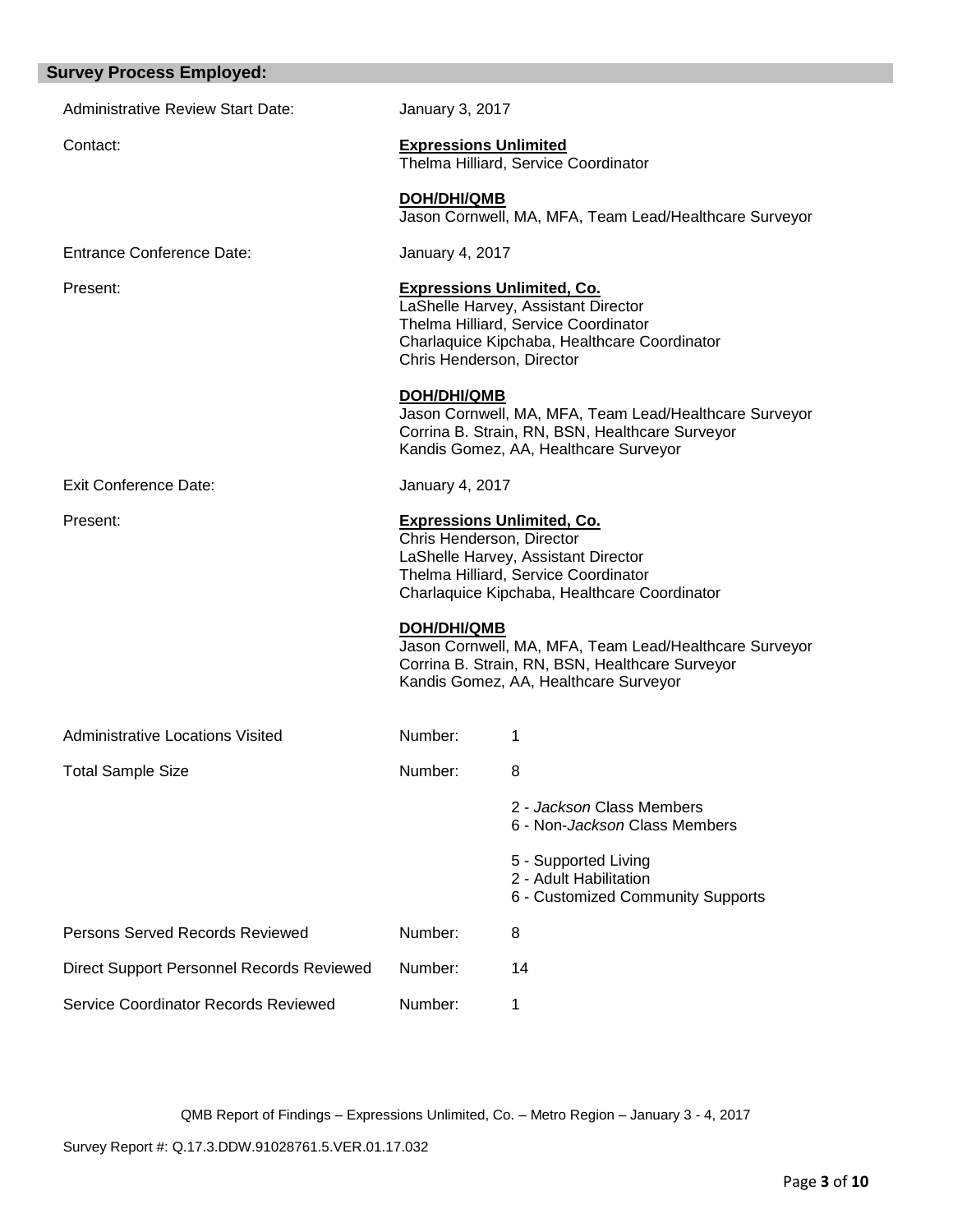Administrative Processes and Records Reviewed:

- Medicaid Billing/Reimbursement Records for all Services Provided
- Accreditation Records
- Oversight of Individual Funds
- Individual Medical and Program Case Files, including, but not limited to:
	- o Individual Service Plans
	- o Progress on Identified Outcomes
	- o Healthcare Plans
	- o Medication Administration Records
	- o Medical Emergency Response Plans
	- o Therapy Evaluations and Plans
	- o Healthcare Documentation Regarding Appointments and Required Follow-Up
	- o Other Required Health Information
- Internal Incident Management Reports and System Process / General Events Reports
- Personnel Files, including nursing and subcontracted staff
- Staff Training Records, Including Competency Interviews with Staff
- Agency Policy and Procedure Manual
- Caregiver Criminal History Screening Records
- Consolidated Online Registry/Employee Abuse Registry
- Human Rights Committee Notes and Meeting Minutes
- Evacuation Drills of Residences and Service Locations
- Quality Assurance / Improvement Plan
- CC: Distribution List: DOH Division of Health Improvement
	- DOH Developmental Disabilities Supports Division
	- DOH Office of Internal Audit
	- HSD Medical Assistance Division
	- MFEAD NM Attorney General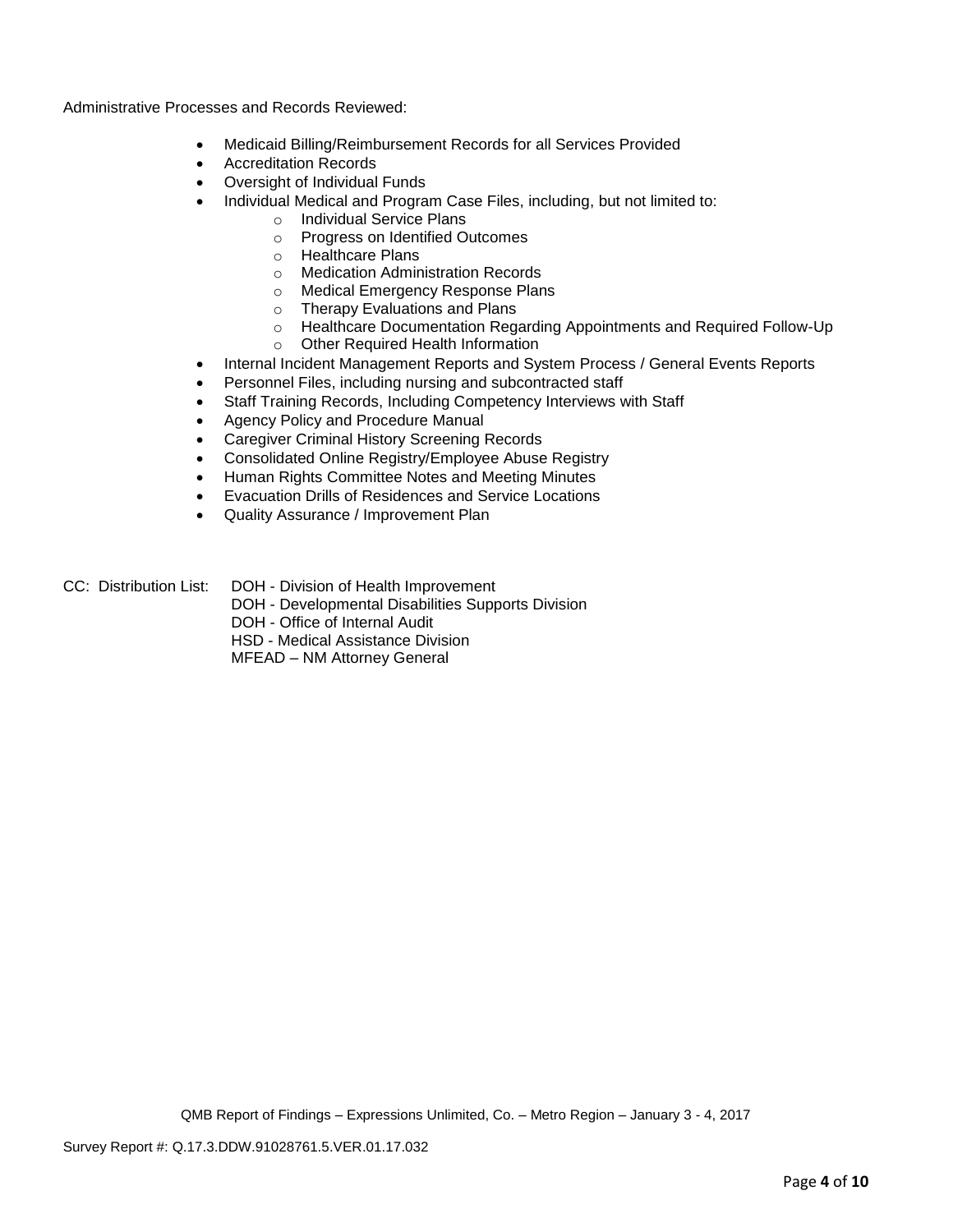## **Department of Health, Division of Health Improvement QMB Determination of Compliance Process**

The Division of Health Improvement, Quality Management Bureau (QMB) surveys compliance of the Developmental Disabilities Waiver (DDW) standards and state and federal regulations. QMB has grouped the CMS assurances into five Service Domains: Level of Care; Plan of Care; Qualified Providers; Health, Welfare and Safety; and Administrative Oversight (note that Administrative Oversight listed in this document is not the same as the CMS assurance of Administrative Authority. Used in this context it is related to the agency's operational policies and procedures, Quality Management system and Medicaid billing and reimbursement processes.)

The QMB Determination of Compliance process is based on provider compliance or non-compliance with standards and regulations identified in the QMB Report of Findings. All deficiencies (non-compliance with standards and regulations) are identified and cited as either a Standard level deficiency or a Condition of Participation level deficiency in the QMB Reports of Findings. All deficiencies require corrective action when non-compliance is identified.

Within the QMB Service Domains there are fundamental regulations, standards, or policies with which a provider must be in essential compliance in order to ensure the health and welfare of individuals served known as Conditions of Participation (CoPs).

The Determination of Compliance for each service type is based on a provider's compliance with CoPs in three (3) Service Domains.

Case Management Services:

- Level of Care
- Plan of Care
- Qualified Providers

Community Inclusion Supports/ Living Supports:

- Qualified Provider
- Plan of Care
- Health, Welfare and Safety

# **Conditions of Participation (CoPs)**

A CoP is an identified fundamental regulation, standard, or policy with which a provider must be in compliance in order to ensure the health and welfare of individuals served. CoPs are based on the Centers for Medicare and Medicaid Services, Home and Community-Based Waiver required assurances. A provider must be in compliance with CoPs to participate as a waiver provider.

QMB surveyors use professional judgment when reviewing the critical elements of each standard and regulation to determine when non-compliance with a standard level deficiency rises to the level of a CoP out of compliance. Only some deficiencies can rise to the level of a CoP (See the next section for a list of CoPs). The QMB survey team analyzes the relevant finding in terms of scope, actual harm or potential for harm, unique situations, patterns of performance, and other factors to determine if there is the potential for a negative outcome which would rise to the level of a CoP. A Standard level deficiency becomes a CoP out of compliance when the team's analysis establishes that there is an identified potential for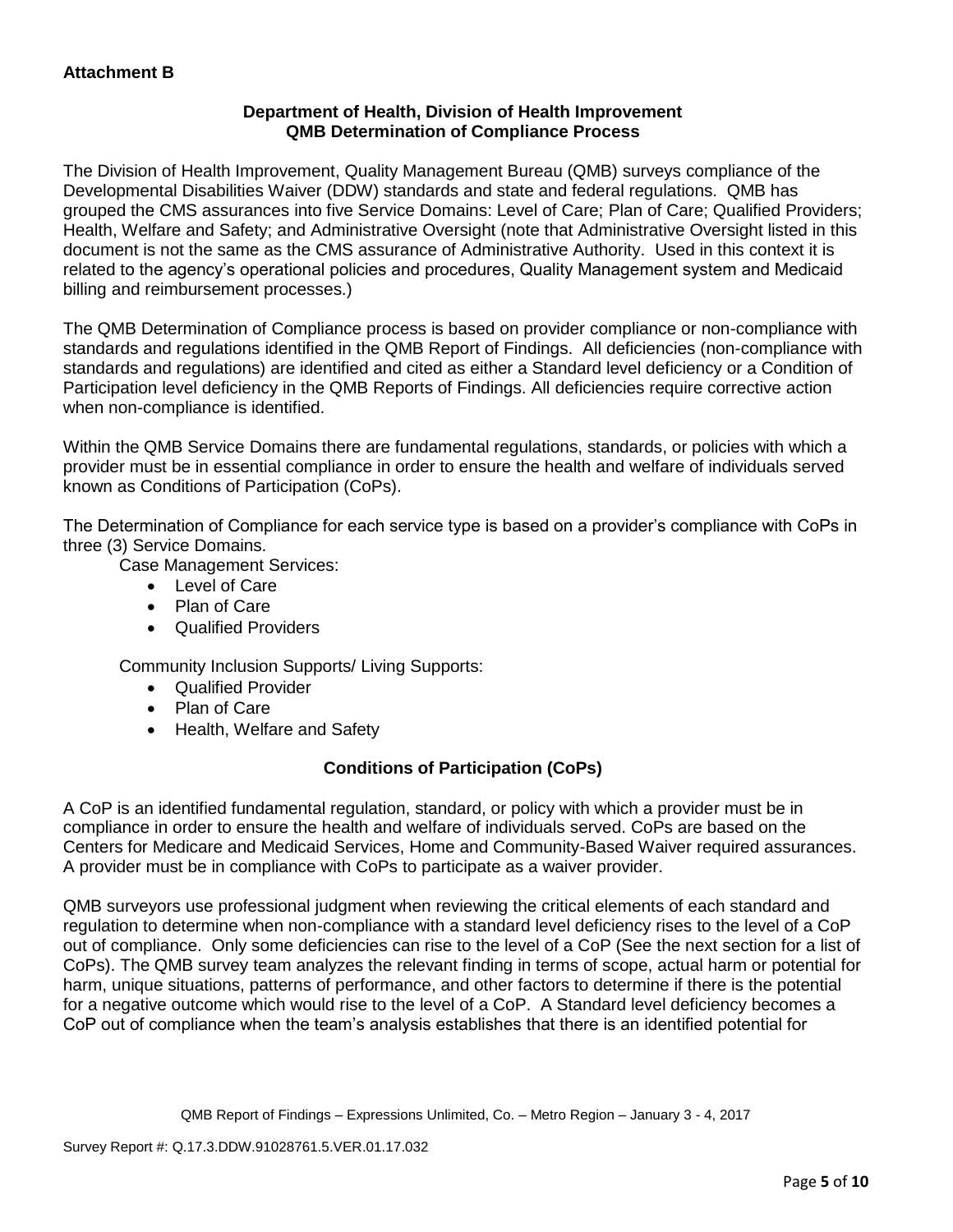significant harm or actual harm. It is then cited as a CoP out of compliance. If the deficiency does not rise to the level of a CoP out of compliance, it is cited as a Standard Level Deficiency.

The Division of Health Improvement (DHI) and the Developmental Disabilities Supports Division (DDSD) collaborated to revise the current Conditions of Participation (CoPs). There are seven Conditions of Participation in which providers must be in compliance.

## **CoPs and Service Domains for Case Management Supports are as follows:**

### **Service Domain: Level of Care**

Condition of Participation:

1. **Level of Care**: The Case Manager shall complete all required elements of the Long Term Care Assessment Abstract (LTCAA) to ensure ongoing eligibility for waiver services.

### **Service Domain: Plan of Care**

Condition of Participation:

2. **Individual Service Plan (ISP) Creation and Development**: Each individual shall have an ISP. The ISP shall be developed in accordance with DDSD regulations and standards and is updated at least annually or when warranted by changes in the individual's needs.

Condition of Participation:

3. **ISP Monitoring and Evaluation:** The Case Manager shall ensure the health and welfare of the individual through monitoring the implementation of ISP desired outcomes.

### **CoPs and Service Domain for ALL Service Providers is as follows:**

#### **Service Domain: Qualified Providers**

Condition of Participation:

4. **Qualified Providers**: Agencies shall ensure support staff has completed criminal background screening and all mandated trainings as required by the DDSD.

## **CoPs and Service Domains for Living Supports and Inclusion Supports are as follows:**

### **Service Domain: Plan of Care**

Condition of Participation:

5. **ISP Implementation**: Services provided shall be consistent with the components of the ISP and implemented to achieve desired outcomes.

### **Service Domain: Health, Welfare and Safety**

Condition of Participation:

6. **Individual Health, Safety and Welfare: (Safety)** Individuals have the right to live and work in a safe environment.

### Condition of Participation:

7. **Individual Health, Safety and Welfare (Healthcare Oversight)**: The provider shall support individuals to access needed healthcare services in a timely manner. Nursing, healthcare services and healthcare oversight shall be available and provided as needed to address individuals' health, safety and welfare.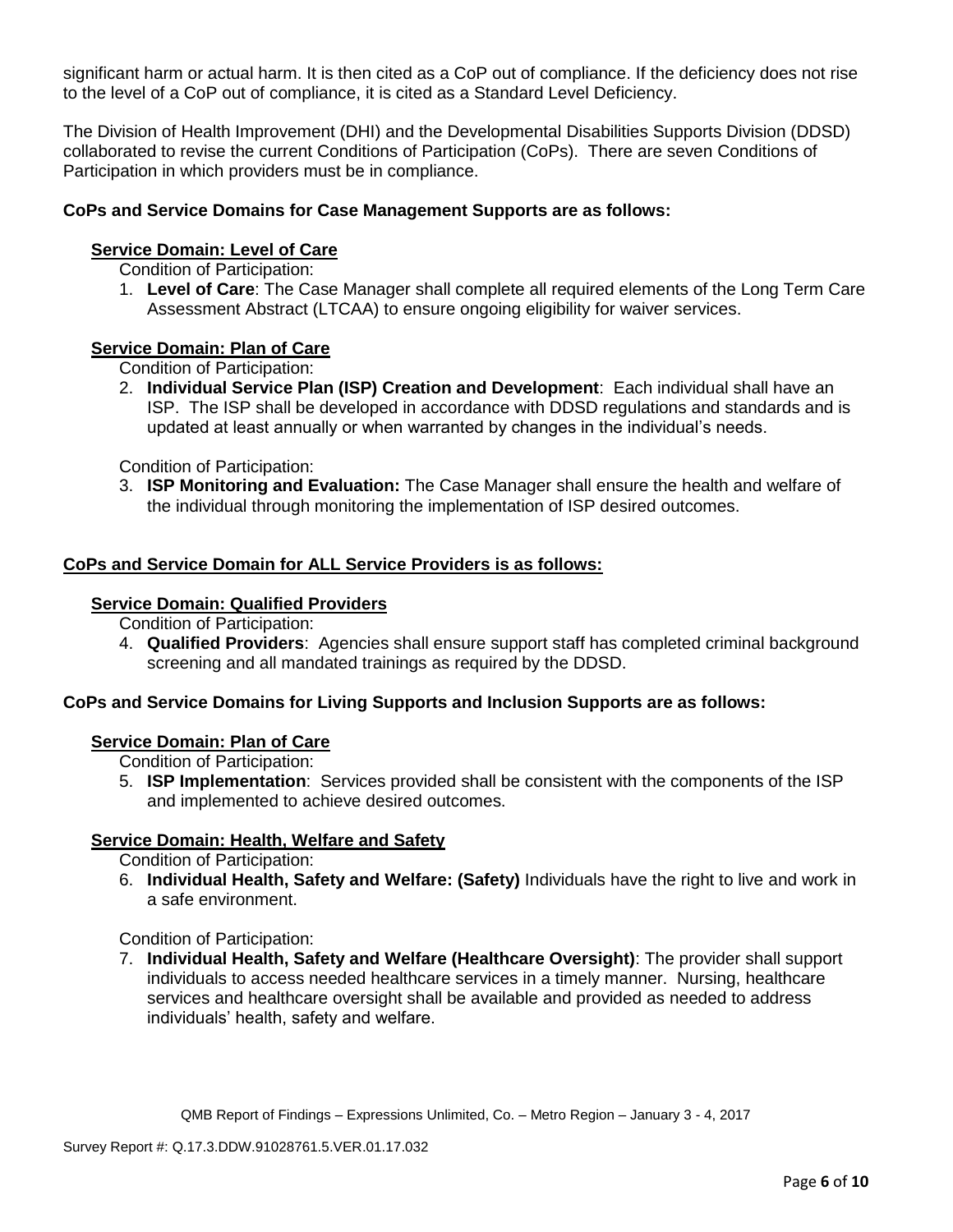## **QMB Determinations of Compliance**

### Compliance with Conditions of Participation

The QMB determination of *Compliance with Conditions of Participation* indicates that a provider is in compliance with all Conditions of Participation, (CoP). The agency has obtained a level of compliance such that there is a minimal potential for harm to individuals' health and safety. To qualify for a determination of Compliance with Conditions of Participation, the provider must be in compliance with all Conditions of Participation in all relevant Service Domains. The agency may also have Standard level deficiencies (deficiencies which are not at the condition level) out of compliance in any of the Service Domains.

### Partial-Compliance with Conditions of Participation

The QMB determination of *Partial-Compliance with Conditions of Participation* indicates that a provider is out of compliance with Conditions of Participation in one (1) to two (2) Service Domains. The agency may have one or more Condition level tags within a Service Domain. This partialcompliance, if not corrected, may result in a serious negative outcome or the potential for more than minimal harm to individuals' health and safety. The agency may also have Standard level deficiencies (deficiencies which are not at the condition level) in any of the Service Domains.

Providers receiving a repeat determination of Partial-Compliance for repeat deficiencies at the level of a Condition in any Service Domain may be referred by the Quality Management Bureau to the Internal Review Committee (IRC) for consideration of remedies and possible actions or sanctions.

## Non-Compliance with Conditions of Participation

The QMB determination of *Non-Compliance with Conditions of Participation* indicates a provider is significantly out of compliance with Conditions of Participation in multiple Service Domains. The agency may have one or more Condition level tags in each of 3 relevant Service Domains. This non-compliance, if not corrected, may result in a serious negative outcome or the potential for more than minimal harm to individuals' health and safety. The agency may also have Standard level deficiencies (deficiencies which are not at the condition level) in any of the Service Domains

Providers receiving a repeat determination of Non-Compliance will be referred by Quality Management Bureau to the Internal Review Committee (IRC) for consideration of remedies and possible actions or sanctions.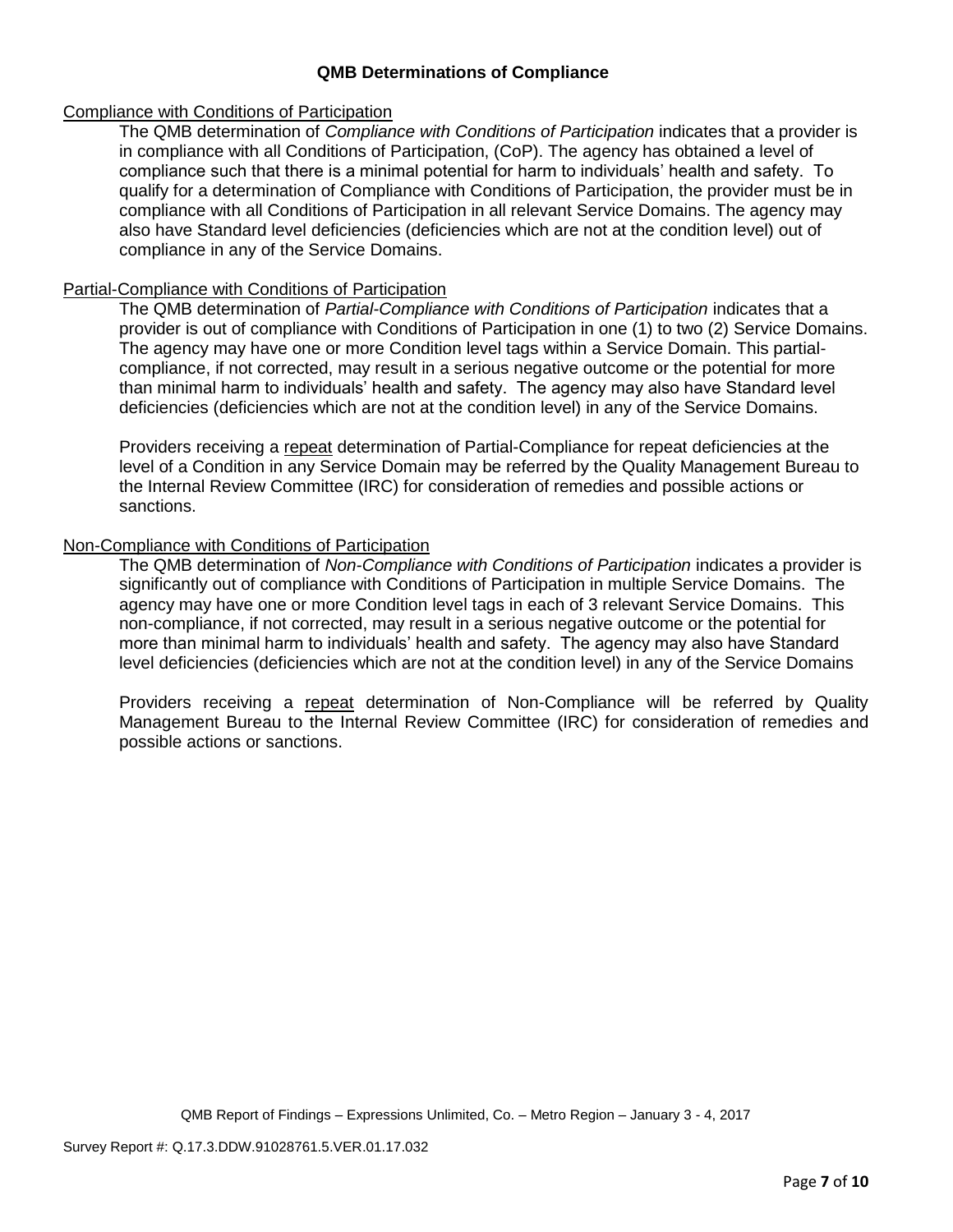## **Guidelines for the Provider Informal Reconsideration of Finding (IRF) Process**

## **Introduction:**

Throughout the QMB Survey process, surveyors are openly communicating with providers. Open communication means surveyors have clarified issues and/or requested missing information before completing the review through the use of the signed/dated "Document Request," or "Administrative Needs," etc. forms. Regardless, there may still be instances where the provider disagrees with a specific finding. Providers may use the following process to informally dispute a finding.

# **Instructions:**

- 1. The Informal Reconsideration of the Finding (IRF) request must be received in writing to the QMB Deputy Bureau Chief **within 10 business days** of receipt of the final Report of Findings.
- 2. The written request for an IRF *must* be completed on the QMB Request for Informal Reconsideration of Finding form available on the QMB website:<http://dhi.health.state.nm.us/qmb>
- 3. The written request for an IRF must specify in detail the request for reconsideration and why the finding is inaccurate.
- 4. The IRF request must include all supporting documentation or evidence.
- 5. If you have questions about the IRF process, email the IRF Chairperson, Crystal Lopez-Beck at [Crystal.Lopez-Beck@state.nm.us](mailto:Crystal.Lopez-Beck@state.nm.us) for assistance.

# **The following limitations apply to the IRF process:**

- The written request for an IRF and all supporting evidence must be received within 10 business days.
- Findings based on evidence requested during the survey and not provided may not be subject to reconsideration.
- The supporting documentation must be new evidence not previously reviewed or requested by the survey team.
- Providers must continue to complete their Plan of Correction during the IRF process
- Providers may not request an IRF to challenge the sampling methodology.
- Providers may not request an IRF based on disagreement with the nature of the standard or regulation.
- Providers may not request an IRF to challenge the team composition.
- Providers may not request an IRF to challenge the DHI/QMB determination of compliance or the length of their DDSD provider contract.

A Provider forfeits the right to an IRF if the request is not received within 10 business days of receiving the report and/or does not include all supporting documentation or evidence to show compliance with the standards and regulations.

The IRF Committee will review the request; the Provider will be notified in writing of the ruling; no face-toface meeting will be conducted.

When a Provider requests that a finding be reconsidered, it does not stop or delay the Plan of Correction process. **Providers must continue to complete the Plan of Correction, including the finding in dispute regardless of the IRF status.** If a finding is removed or modified, it will be noted and removed or modified from the Report of Findings. It should be noted that in some cases a Plan of Correction may be completed prior to the IRF process being completed. The provider will be notified in writing on the decisions of the IRF committee.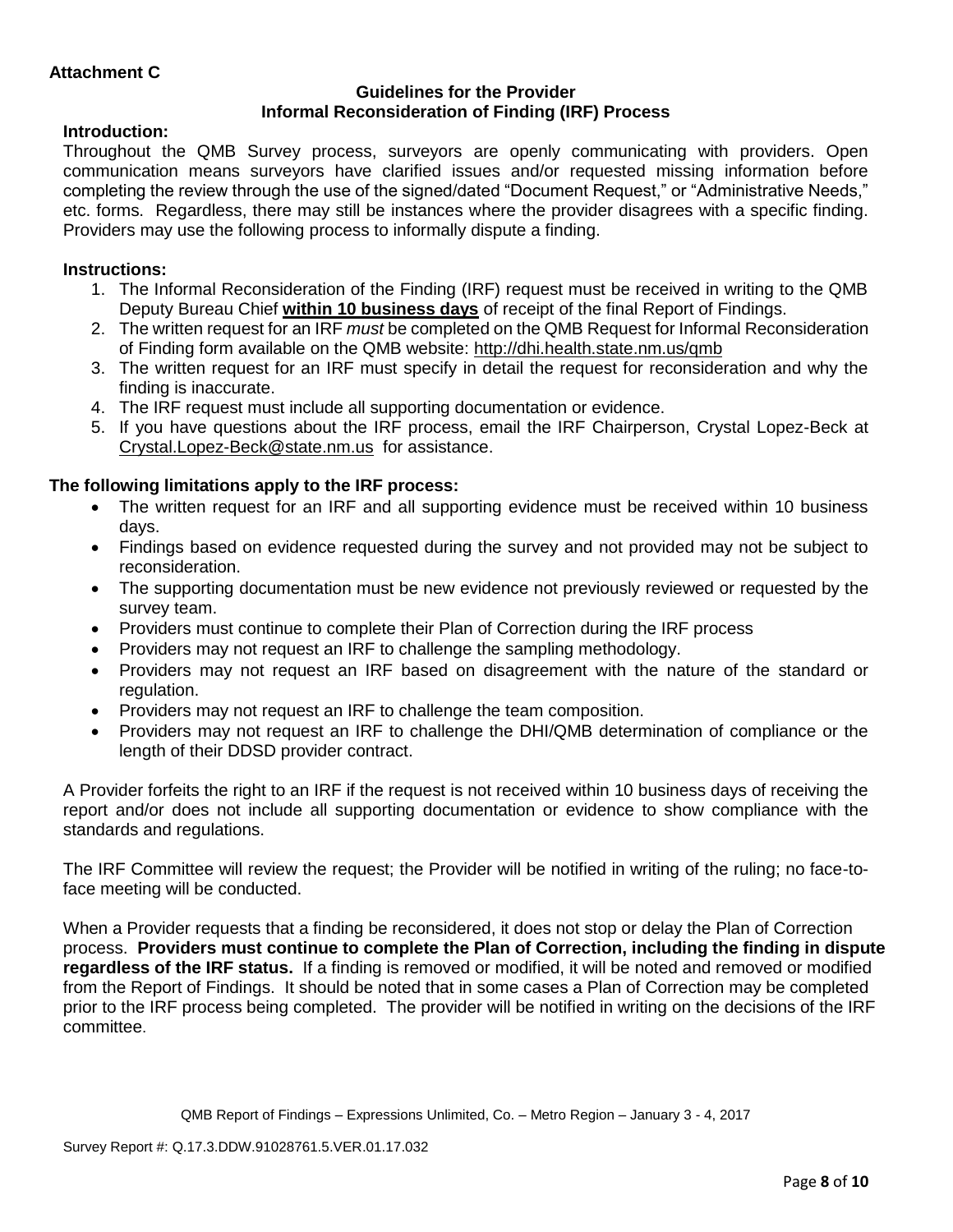| Agency:                     | <b>Expressions Unlimited, Co. - Metro Region</b>                                                    |
|-----------------------------|-----------------------------------------------------------------------------------------------------|
| Program:                    | Developmental Disabilities Waiver                                                                   |
| Service:                    | <b>2012:</b> Living Supports (Supported Living); Inclusion Supports (Customized Community Supports) |
|                             | <b>2007:</b> Community Living (Supported Living) and Community Inclusion (Adult Habilitation)       |
| Monitoring Type:            | <b>Verification Survey</b>                                                                          |
| <b>Routine Survey:</b>      | <b>February 29 - March 2, 2016</b>                                                                  |
| <b>Verification Survey:</b> | January 3 - 4, 2017                                                                                 |

| <b>Standard of Care</b>                                                                                                         | <b>Routine Survey Deficiencies</b>                                                                                                        | <b>Verification Survey New and Repeat</b> |  |  |  |  |
|---------------------------------------------------------------------------------------------------------------------------------|-------------------------------------------------------------------------------------------------------------------------------------------|-------------------------------------------|--|--|--|--|
|                                                                                                                                 | <b>February 29 - March 2, 2016</b>                                                                                                        | Deficiency January 3 - 4, 2017            |  |  |  |  |
| Service Domain: Service Plans: ISP Implementation - Services are delivered in accordance with the service plan, including type, |                                                                                                                                           |                                           |  |  |  |  |
| scope, amount, duration and frequency specified in the service plan.                                                            |                                                                                                                                           |                                           |  |  |  |  |
| Tag # 1A08 Agency Case File                                                                                                     | <b>Standard Level Deficiency</b>                                                                                                          | <b>COMPLETE</b>                           |  |  |  |  |
| Tag # 1A08.1 Agency Case File - Progress                                                                                        | <b>Standard Level Deficiency</b>                                                                                                          | <b>COMPLETE</b>                           |  |  |  |  |
| <b>Notes</b>                                                                                                                    |                                                                                                                                           |                                           |  |  |  |  |
| Tag #1A32 and LS14 / 6L14 Individual                                                                                            | <b>Standard Level Deficiency</b>                                                                                                          | <b>COMPLETE</b>                           |  |  |  |  |
| <b>Service Plan Implementation</b>                                                                                              |                                                                                                                                           |                                           |  |  |  |  |
| Tag # LS14 / 6L14 Residential Case File                                                                                         | <b>Standard Level Deficiency</b>                                                                                                          | <b>COMPLETE</b>                           |  |  |  |  |
| Service Domain: Qualified Providers – The State monitors non-licensed/non-certified providers to assure adherence to waiver     |                                                                                                                                           |                                           |  |  |  |  |
|                                                                                                                                 | requirements. The State implements its policies and procedures for verifying that provider training is conducted in accordance with State |                                           |  |  |  |  |
| requirements and the approved waiver.                                                                                           |                                                                                                                                           |                                           |  |  |  |  |
| Tag # 1A11.1 Transportation Training                                                                                            | <b>Standard Level Deficiency</b>                                                                                                          | <b>COMPLETE</b>                           |  |  |  |  |
| Tag #1A20 Direct Support Personnel                                                                                              | <b>Standard Level Deficiency</b>                                                                                                          | <b>COMPLETE</b>                           |  |  |  |  |
| <b>Training</b>                                                                                                                 |                                                                                                                                           |                                           |  |  |  |  |
| Tag #1A22 Agency Personnel Competency                                                                                           | <b>Condition of Participation Level Deficiency</b>                                                                                        | <b>COMPLETE</b>                           |  |  |  |  |
|                                                                                                                                 |                                                                                                                                           |                                           |  |  |  |  |
| Tag #1A28.1 Incident Mgt. System -<br><b>Personnel Training</b>                                                                 | <b>Standard Level Deficiency</b>                                                                                                          | <b>COMPLETE</b>                           |  |  |  |  |